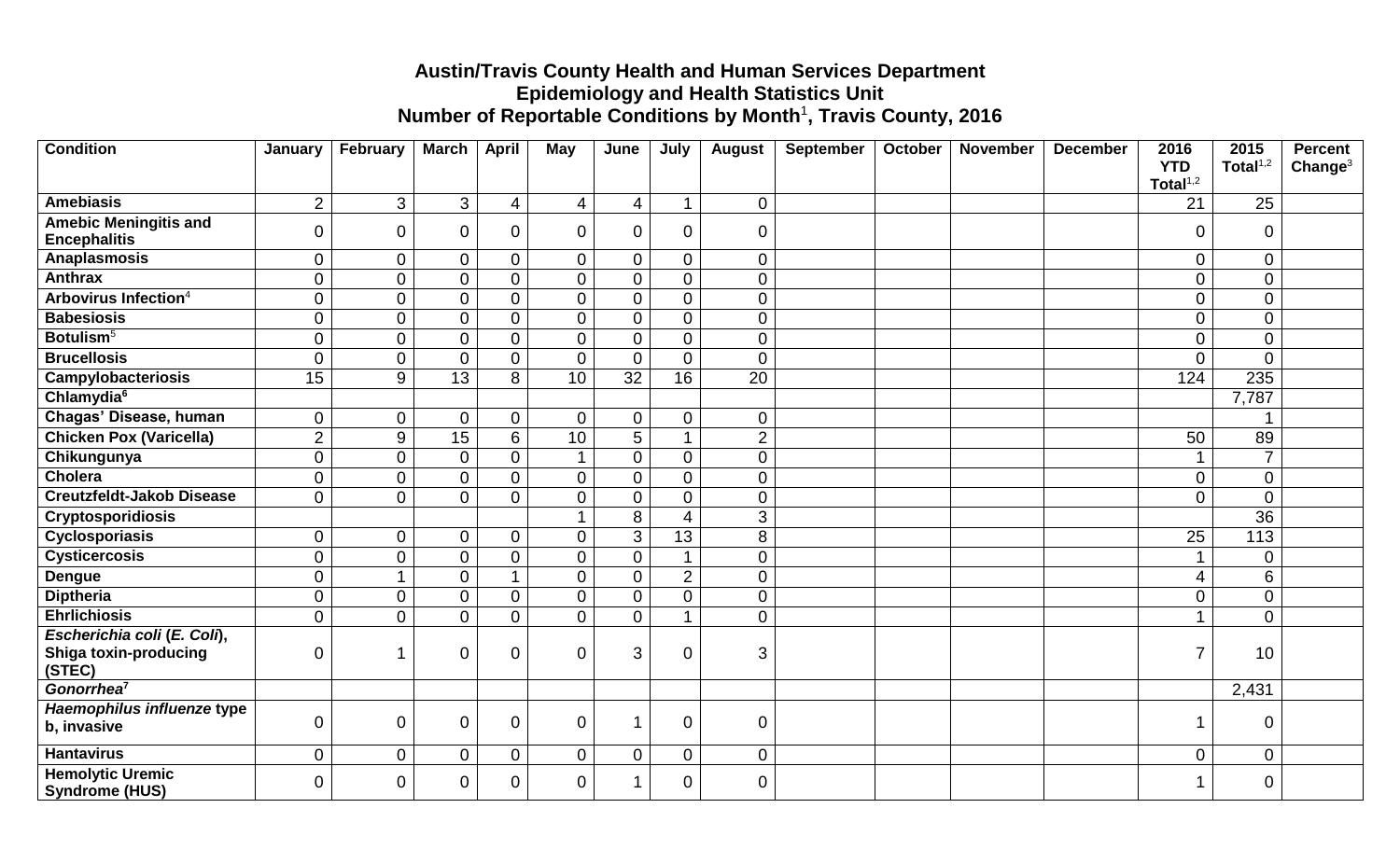| <b>Condition</b>                                            | January        | February         | <b>March</b>     | <b>April</b>   | <b>May</b>           | June           | July           | <b>August</b>  | September | October | November | <b>December</b> | 2016<br><b>YTD</b> | 2015<br>Total $1,2$ | <b>Percent</b><br>Change <sup>3</sup> |
|-------------------------------------------------------------|----------------|------------------|------------------|----------------|----------------------|----------------|----------------|----------------|-----------|---------|----------|-----------------|--------------------|---------------------|---------------------------------------|
|                                                             |                |                  |                  |                |                      |                |                |                |           |         |          |                 | Total $1,2$        |                     |                                       |
| <b>Hepatitis A, Acute</b>                                   |                | $\overline{2}$   | $\boldsymbol{0}$ | $\mathbf 0$    | $\blacktriangleleft$ | 0              | $\overline{2}$ | $\overline{0}$ |           |         |          |                 | 6                  | 13                  |                                       |
| <b>Hepatitis B, Acute</b>                                   |                | $\boldsymbol{0}$ | 1                |                | $\blacktriangleleft$ | 3              | 3              | $\overline{2}$ |           |         |          |                 | 12                 | $\overline{17}$     |                                       |
| <b>Hepatitis C, Acute</b>                                   | $\overline{0}$ | $\boldsymbol{0}$ | $\boldsymbol{0}$ | $\mathbf 0$    | $\mathbf 0$          | 0              | $\mathbf 0$    | $\overline{0}$ |           |         |          |                 | 0                  | $\overline{0}$      |                                       |
| Influenza-associated<br>pediatric mortality                 | $\overline{0}$ | $\boldsymbol{0}$ | $\boldsymbol{0}$ | $\Omega$       | $\mathbf 0$          | $\overline{0}$ | $\mathbf 0$    | $\mathbf 0$    |           |         |          |                 | 0                  | $\overline{0}$      |                                       |
| Influenza, Novel                                            | $\overline{0}$ | $\mathbf 0$      | $\pmb{0}$        | $\overline{0}$ | $\mathbf 0$          | $\mathbf 0$    | $\mathbf 0$    | $\mathbf 0$    |           |         |          |                 | $\mathbf 0$        | $\mathbf 0$         |                                       |
| Legionellosis                                               | $\overline{0}$ | $\boldsymbol{0}$ | 1                | 0              | $\overline{1}$       | 3              | $\mathbf 0$    | $\overline{0}$ |           |         |          |                 | 5                  | 15                  |                                       |
| Leishmaniasis                                               | $\overline{0}$ | $\pmb{0}$        | $\boldsymbol{0}$ | 0              | $\overline{0}$       |                | $\mathbf 0$    | $\overline{0}$ |           |         |          |                 |                    |                     |                                       |
| <b>Listeriosis</b>                                          | $\mathbf 0$    | $\mathbf 0$      | $\boldsymbol{0}$ | $\overline{0}$ | $\mathbf 0$          | $\overline{0}$ | $\mathbf 0$    | $\mathbf 0$    |           |         |          |                 | $\mathbf 0$        | $\overline{2}$      |                                       |
| <b>Lyme Disease</b>                                         | $\overline{0}$ | $\mathbf 0$      | $\mathbf{1}$     | 0              | $\overline{0}$       | 1              | $\mathbf 0$    | $\overline{ }$ |           |         |          |                 | 3                  | $\overline{4}$      |                                       |
| <b>Malaria</b>                                              | $\overline{0}$ | $\boldsymbol{0}$ | $\mathsf 0$      | $\overline{0}$ | $\overline{0}$       |                | $\overline{0}$ | $\overline{0}$ |           |         |          |                 |                    | 3                   |                                       |
| <b>Measles</b>                                              | $\overline{0}$ | $\pmb{0}$        | $\overline{0}$   | 0              | $\overline{0}$       | 0              | $\mathbf 0$    | $\overline{0}$ |           |         |          |                 | $\mathbf 0$        | $\mathbf 0$         |                                       |
| Meningococcal Infection <sup>8</sup>                        | $\overline{0}$ | $\mathbf 0$      | $\overline{0}$   | 0              | $\blacktriangleleft$ |                | $\mathbf 0$    | $\overline{0}$ |           |         |          |                 | $\overline{2}$     | 3                   |                                       |
| <b>Multidrug-Resistant</b><br>Organisms (MDRO) <sup>9</sup> |                | 4                | 6                | 0              | $\overline{2}$       |                | 0              |                |           |         |          |                 | 15                 | 23                  |                                       |
| <b>Mumps</b>                                                |                | 5                | 3                | 3              | 3                    | 0              | $\mathbf 0$    | $\overline{0}$ |           |         |          |                 | 15                 | 8                   |                                       |
| <b>Pertussis</b>                                            | 5              | 6                | $\overline{7}$   | 6              | 13                   | 8              | 6              | $\overline{7}$ |           |         |          |                 | 58                 | 110                 |                                       |
| <b>Plague</b>                                               | $\overline{0}$ | $\boldsymbol{0}$ | $\boldsymbol{0}$ | 0              | $\mathbf 0$          | 0              | $\mathbf 0$    | $\overline{0}$ |           |         |          |                 | 0                  | 0                   |                                       |
| Polio Virus Infection, non-<br>paralytic                    | $\overline{0}$ | $\mathbf 0$      | 0                | 0              | $\overline{0}$       | 0              | $\mathbf 0$    | 0              |           |         |          |                 | 0                  | 0                   |                                       |
| <b>Poliomyelitis</b>                                        | $\overline{0}$ | $\boldsymbol{0}$ | $\boldsymbol{0}$ | $\mathbf 0$    | $\overline{0}$       | 0              | $\mathbf 0$    | $\overline{0}$ |           |         |          |                 | $\mathbf 0$        | $\boldsymbol{0}$    |                                       |
| <b>Primary Amoebic</b><br><b>Meningoencephalitis (PAM)</b>  | $\mathbf 0$    | $\mathbf 0$      | 0                | 0              | $\mathbf 0$          | 0              | $\overline{0}$ | 0              |           |         |          |                 | 0                  | $\mathbf 0$         |                                       |
| Q Fever                                                     | $\overline{0}$ | $\mathbf 0$      | $\boldsymbol{0}$ | $\mathbf 0$    | $\overline{0}$       | 0              | $\mathbf 0$    | $\overline{0}$ |           |         |          |                 | $\mathbf 0$        | $\overline{0}$      |                                       |
| Rabies, human                                               | $\overline{0}$ | $\boldsymbol{0}$ | $\mathbf 0$      | 0              | $\overline{0}$       | 0              | $\mathbf 0$    | $\overline{0}$ |           |         |          |                 | $\mathbf 0$        | $\overline{0}$      |                                       |
| <b>Rubella</b>                                              | $\overline{0}$ | $\mathbf 0$      | $\mathbf 0$      | $\overline{0}$ | $\overline{0}$       | 0              | $\mathbf 0$    | $\overline{0}$ |           |         |          |                 | $\mathbf 0$        | $\overline{0}$      |                                       |
| <b>Salmonellosis</b>                                        | 9              | 10               | 12               | 23             | 19                   | 24             | 27             | 28             |           |         |          |                 | 153                | 253                 |                                       |
| <b>Shigellosis</b>                                          | 14             | 17               | 24               | 27             | 11                   | 12             | 29             | 28             |           |         |          |                 | 162                | 435                 |                                       |
| <b>Smallpox</b>                                             | $\mathbf 0$    | $\boldsymbol{0}$ | $\pmb{0}$        | $\mathbf 0$    | $\mathbf 0$          | 0              | $\mathbf 0$    | $\mathbf 0$    |           |         |          |                 | 0                  | $\overline{0}$      |                                       |
| <b>Spotted Fever Rickettsiosis</b>                          | $\overline{0}$ | $\overline{0}$   | $\overline{0}$   | $\overline{0}$ | $\overline{0}$       | $\overline{0}$ | $\overline{0}$ | $\overline{A}$ |           |         |          |                 | $\overline{A}$     | $\overline{4}$      |                                       |
| <b>Streptococcus, Group A</b>                               | 8              | $\overline{2}$   | $\overline{7}$   | 0              |                      |                | $\Omega$       | 3              |           |         |          |                 | 22                 | 41                  |                                       |
| <b>Streptococcus, Group B</b>                               | $\overline{2}$ | 5                | $\overline{7}$   | 8              | $\overline{4}$       | 6              | 5              | 5              |           |         |          |                 | 42                 | 74                  |                                       |
| Streptococcus pneumonia                                     | $\overline{7}$ | $\overline{9}$   | 15               | 9              | 6                    |                | 3              | $\overline{7}$ |           |         |          |                 | 63                 | 85                  |                                       |
| Syphillis <sup>10</sup>                                     |                |                  |                  |                |                      |                |                |                |           |         |          |                 |                    | 501                 |                                       |
| <b>Taeniasis</b>                                            | $\overline{0}$ | $\overline{0}$   | $\overline{0}$   | $\overline{0}$ | $\overline{0}$       | $\overline{0}$ | $\overline{0}$ | $\overline{0}$ |           |         |          |                 | $\overline{0}$     | $\overline{0}$      |                                       |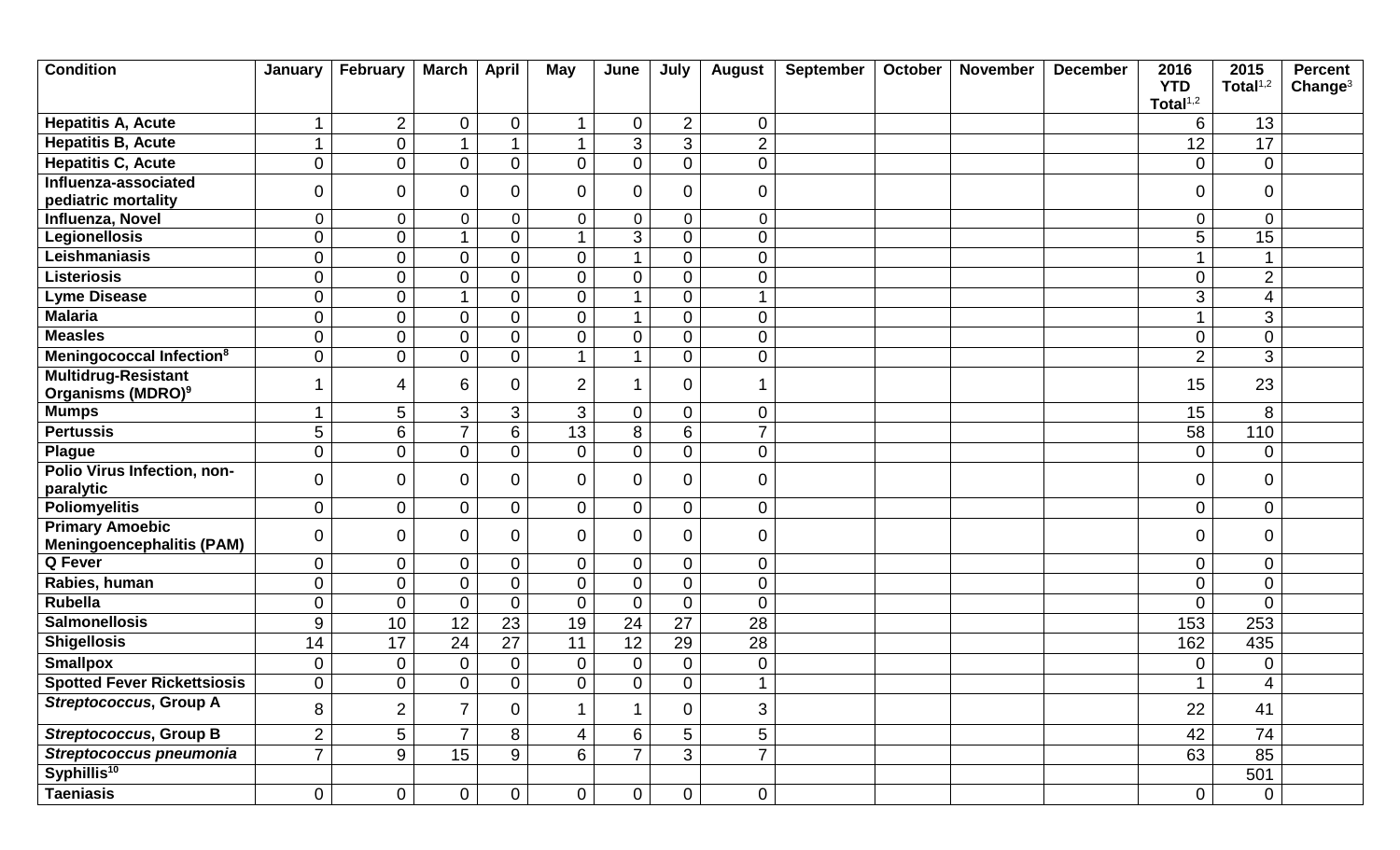| <b>Condition</b>                                                                                     | January        | February       | <b>March</b>   | <b>April</b> | <b>May</b>     | June           | July           | August         | <b>September</b> | <b>October</b> | <b>November</b> | <b>December</b> | 2016<br><b>YTD</b> | 2015<br>Total $1,2$ | <b>Percent</b><br>Change <sup>3</sup> |
|------------------------------------------------------------------------------------------------------|----------------|----------------|----------------|--------------|----------------|----------------|----------------|----------------|------------------|----------------|-----------------|-----------------|--------------------|---------------------|---------------------------------------|
|                                                                                                      |                |                |                |              |                |                |                |                |                  |                |                 |                 | Total $1,2$        |                     |                                       |
| <b>Tetanus</b>                                                                                       | 0              | 0              | $\mathbf 0$    | $\Omega$     | $\mathbf 0$    | $\overline{0}$ | $\overline{0}$ | $\overline{0}$ |                  |                |                 |                 | $\overline{0}$     | $\mathbf 0$         |                                       |
| <b>Trichinosis</b>                                                                                   | $\overline{0}$ | $\overline{0}$ | $\overline{0}$ |              | $\mathbf 0$    | $\overline{0}$ | $\overline{0}$ | $\mathbf 0$    |                  |                |                 |                 | $\Omega$           | $\mathbf 0$         |                                       |
| <b>Tularemia</b>                                                                                     | $\overline{0}$ | 0              | $\overline{0}$ |              | $\mathbf 0$    | $\overline{0}$ | $\overline{0}$ | $\mathbf 0$    |                  |                |                 |                 | $\overline{0}$     | $\overline{0}$      |                                       |
| Tuberculosis <sup>11</sup>                                                                           |                |                |                |              |                |                |                |                |                  |                |                 |                 |                    | 59                  |                                       |
| <b>Typhoid Fever</b>                                                                                 | 0              | 0              |                |              | $\mathbf 0$    | $\overline{0}$ | $\overline{0}$ | $\overline{0}$ |                  |                |                 |                 |                    |                     |                                       |
| <b>Typhus, Murine</b>                                                                                | $\overline{0}$ | 3              | $\overline{0}$ |              | 4              | 5              |                |                |                  |                |                 |                 | 21                 | 15 <sub>1</sub>     |                                       |
| Vancomycin-intermediate<br>resistant Staphylococcus                                                  | 0              | 0              | 0              |              | $\overline{0}$ | $\Omega$       | $\mathbf 0$    | 0              |                  |                |                 |                 |                    |                     |                                       |
| aureus (VISA) <sup>12</sup><br>Vancomycin-resistant<br><b>Staphylococcus aureus</b><br>$(VRSA)^{13}$ | 0              | 0              | $\overline{0}$ | $\Omega$     | $\overline{0}$ | $\Omega$       | $\overline{0}$ | $\Omega$       |                  |                |                 |                 | $\overline{0}$     | 0                   |                                       |
| Vibrio Infections <sup>14</sup>                                                                      | $\overline{0}$ | и              | $\mathbf 0$    |              |                | $\overline{0}$ | $\mathbf 0$    | 0              |                  |                |                 |                 | C                  | 4                   |                                       |
| <b>West Nile Virus</b>                                                                               | 0              | 0              | $\overline{0}$ |              | $\overline{0}$ | $\overline{0}$ | $\Omega$       | $\overline{0}$ |                  |                |                 |                 |                    | $\mathbf 0$         |                                       |
| <b>Yellow Fever</b>                                                                                  | $\overline{0}$ | 0              | $\overline{0}$ |              | $\mathbf 0$    | $\overline{0}$ | $\overline{0}$ | $\overline{0}$ |                  |                |                 |                 | $\Omega$           | $\mathbf 0$         |                                       |
| <b>Yersiniosis</b>                                                                                   | $\overline{0}$ | 0              | $\mathbf 0$    |              | $\mathbf 0$    | $\overline{0}$ | $\Omega$       | $\overline{0}$ |                  |                |                 |                 | $\Omega$           | 3                   |                                       |
| Zika                                                                                                 |                |                | $\overline{0}$ |              | 0              | $\overline{0}$ |                | $\mathbf 0$    |                  |                |                 |                 | 4                  | $\mathbf 0$         |                                       |

Disease surveillance data source: Austin/Travis County Health and Human Services Department Epidemiology and Health Statistics Unit - National Electronic Disease Surveillance System (NEDSS) Tuberculosis surveillance data source: Austin/Travis County Health and Human Services Department Communicable Disease Unit - Communicable Disease Case Information System (CDCIS) Sexually Transmitted Disease (STD) surveillance data source: Austin/Travis County Health and Human Services Department Epidemiology and Health Statistics Unit - STD\*Management Information System (STD\*MIS)

## **Considerations**

- Unless otherwise noted, 2016 case counts are based on MMWR year 2016.
- Unless otherwise noted, 2015 case counts are based on MMWR year 2015.
- The number of cases reported is presumed to be underestimates of true disease incidence due to incomplete reporting.
- The number of cases reported includes both probable and confirmed conditions when applicable.
- Diseases and conditions listed reflect those that were notifiable in Texas in 2016 based on Texas Administrative Code.
- Data may change due to reporting lag or routine data management processes, but this report is retroactively updated to reflect these changes.
- Other reports for Austin/Travis County are available on the [Epidemiology and Disease Surveillance webpage.](http://www.austintexas.gov/department/epidemiology-and-disease-surveillance)

<sup>1</sup>Month of condition is based on the month case(s) were reported to A/TCHHSD. Data for 2016 is preliminary data and was generated on September 8, 2016.

<sup>2</sup>Unless otherwise noted, data is pulled by MMWR year and not calendar year. As a result, there are some instances in which cases are reported with a MMWR year in one year but the actual report was received the following Consequently, the annual totals of each notifiable condition may not equal the exact total number of cases when each month's totals are summed.

<sup>3</sup>Percent change will be updated within this report after the end of the year, in 2016. Percent change is not provided if the calculation is invalid. For example, if initial year of data is zero and the following year of mathematical calculation and consequently the percent change for that condition cannot be provided.

4Arbovirus Infections are caused by any number of viruses transmitted by arthropods such as mosquitoes and ticks. These infections generally occur during warm weather months, when mosquitoes and ticks are active. Denque Fe Chikungunya, and West Nile Virus are reported separately in the table.

<sup>5</sup>Botulism category is collapsed and can potentially include foodborne, infant, other (includes wounds), other unspecified, or wound cases of Botulism.

<sup>6</sup>Chlamydia data is pulled by calendar year and not MMWR year. Chlamydia data is unavailable until further notice. When data becomes available, the table will be updated.

<sup>7</sup>Gonorrhea data is pulled by calendar year and not MMWR year. Gonorrhea data is unavailable until further notice. When data becomes available, the table will be updated.

<sup>8</sup>Includes all cases of invasive Neisseria meningitides including cases of meningitis, septicemia, and joint infections.